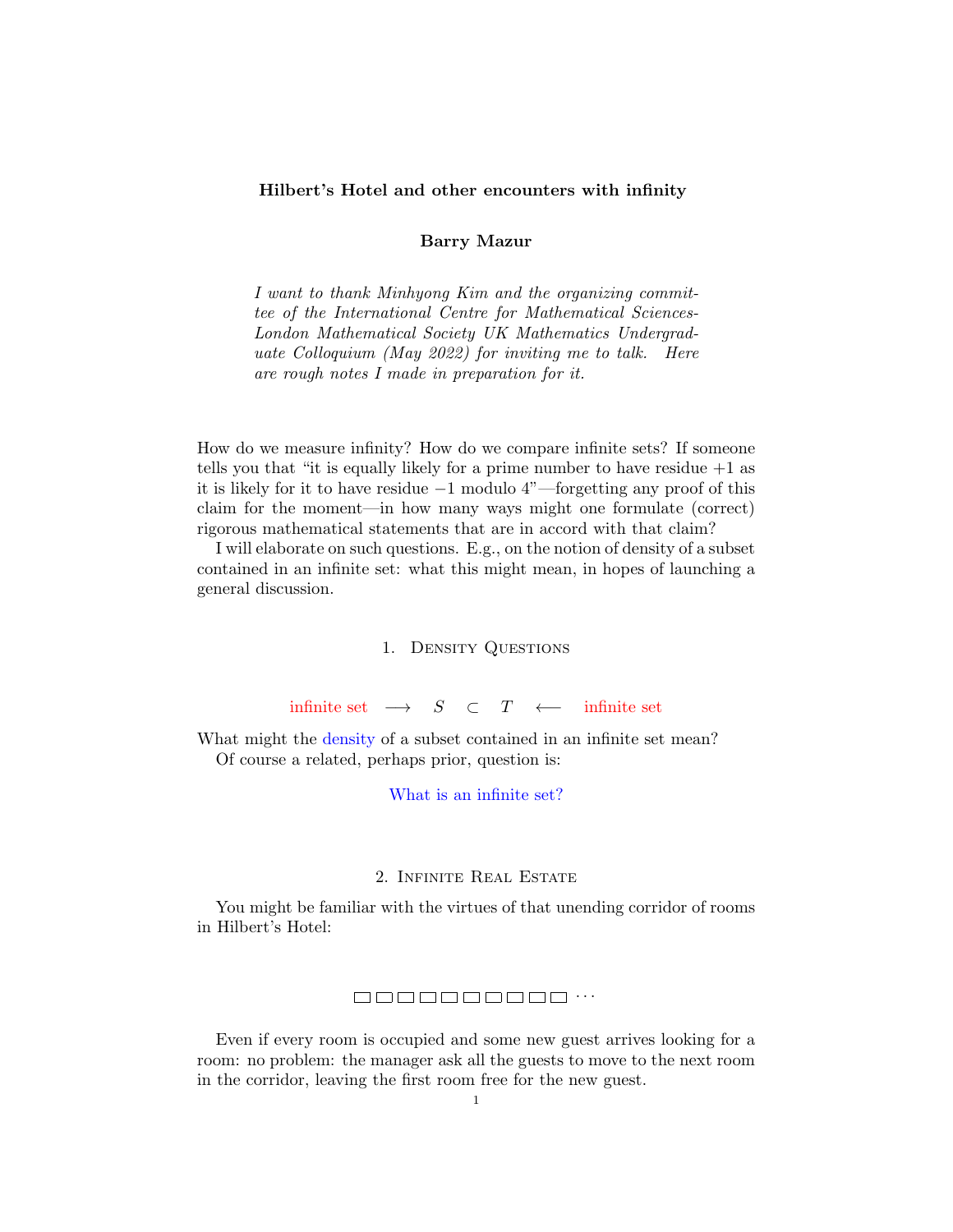## 3. Defining Infinity:

Here are four possible definitions of *infinite set*—they are all minor variants of one another. (The first is due to Dedekind and resonates with that curious corridor in Hilbert's Hotel.)

What do we think is the difference between these four possible definitions of infinite set given below?

Recall the concepts: injective and surjective map.

A map  $f: X \longrightarrow Y$  is **injective** (synonym: "one-one into") if f sends no two different elements of the set  $X$  to the same element of the set  $Y$ .

I.e., if for  $x, x' \in X$  we have

$$
\{x \neq x'\} \implies \{f(x) \neq f(x')\}.
$$

I.e., no collapsing:



An example:



Figure 1. injective

A map  $f: X \longrightarrow Y$  is **surjective** (synonym: "**onto**") if every element  $y \in Y$  is in the image of X under the map f; i.e.,

$$
\forall y \in Y \; \exists x \in X \text{ such that } f(x) = y.
$$

An example:

Now for the four different candidate-definitions of this concept "infinite set":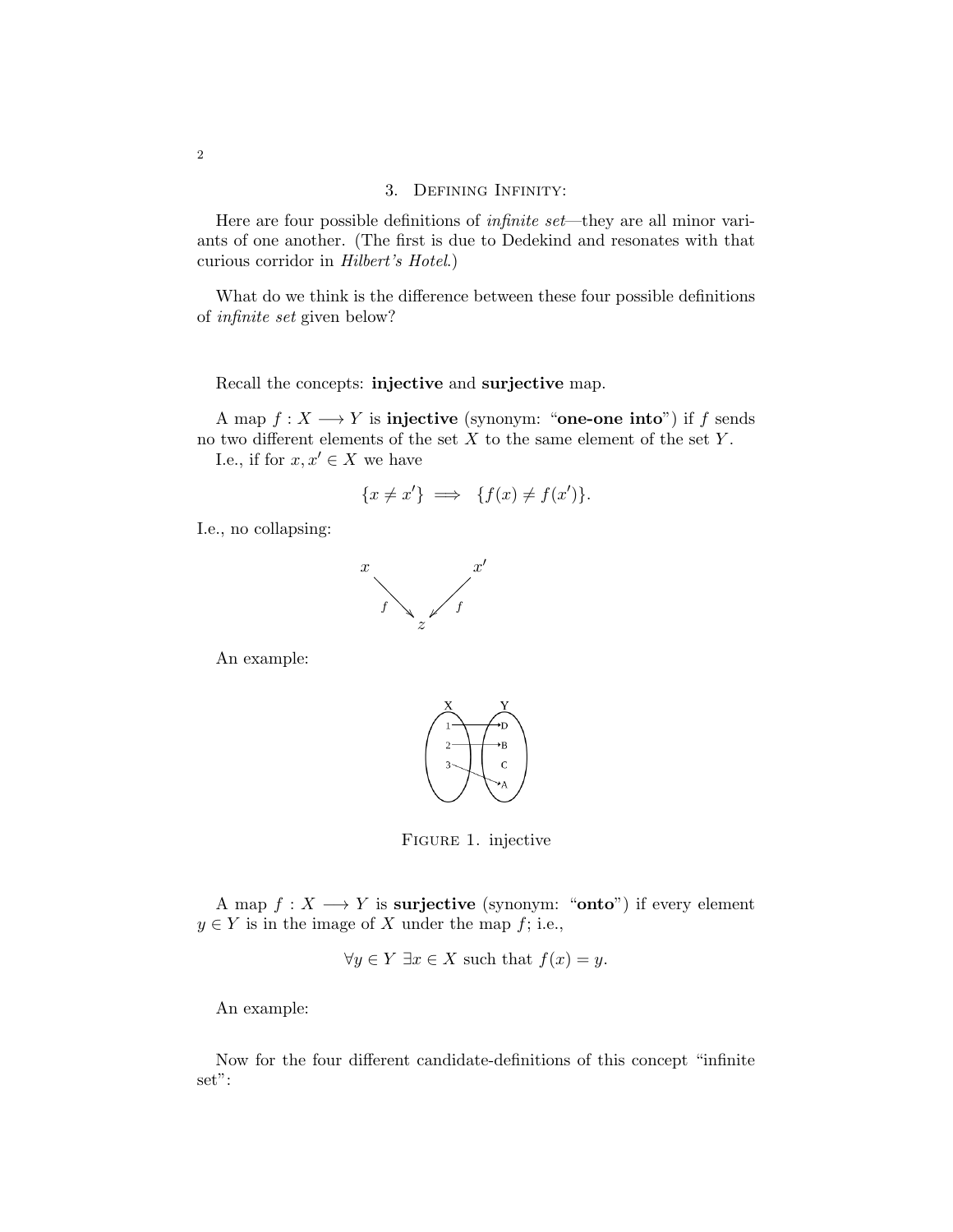

Figure 2. surjective

**Definition**  $\infty_1$ : A set S is **infinite** if there exists an *injective* mapping  $f : S \to S$  (i.e., from the set S to *itself*) that is not surjective (equivalently: is not a one: one correspondence between the set  $S$  and itself).<sup>[1](#page-2-0)</sup>

**Definition**  $\infty_2$ : A set S is **infinite** if there exists a *surjective* mapping  $f : S \to S$  (i.e., from the set S to *itself*) that is not injective (equivalently: is not a one:one correspondence between the set S and itself).

**Definition**  $\infty_3$ : A set S is **infinite** if there exists an injective mapping of the set N of natural numbers into S.

(The set of natural numbers is what you think it is:  $N := \{1, 2, 3, 4, \dots\}$ , even though the ancients were dubious about the number 1 as being in the same category as the other whole numbers. To actually  $\text{define}^2$  $\text{define}^2$  this set N without making use of the  $dot-dots$  requires some apparatus—e.g., mathematical induction.)

**Definition**  $\infty_4$ : A set S is **infinite** if there exists an surjective mapping of the set  $S$  onto  $N$ .

We could also pass the buck by defining an infinite set as  $simply...$  an in-finite set, i.e., a non-finite set. E.g., it is a set  $S$  such that any finite subset of  $S$  has a non-empty complement in  $S$ . So, what is a finite set?

### 4. DEFINITION OR CHARACTERIZATION?

Within the appropriate axiomatic set-theoretic context, the four definitions of "infinite set" are equivalent, so we have a choice:

• We can choose one of them as our primary definition, and the other three can be thought of as 'characterizations' of the then-defined concept—infinite set.

<span id="page-2-0"></span><sup>&</sup>lt;sup>1</sup>This definition is given in Richard Dedekind's (1888) essay "Was sind und was sollen die Zahlen?"

<span id="page-2-1"></span> $^{2}$ And here, the late middle English sense of the word 'define' (to *bring to an end*) fits neatly.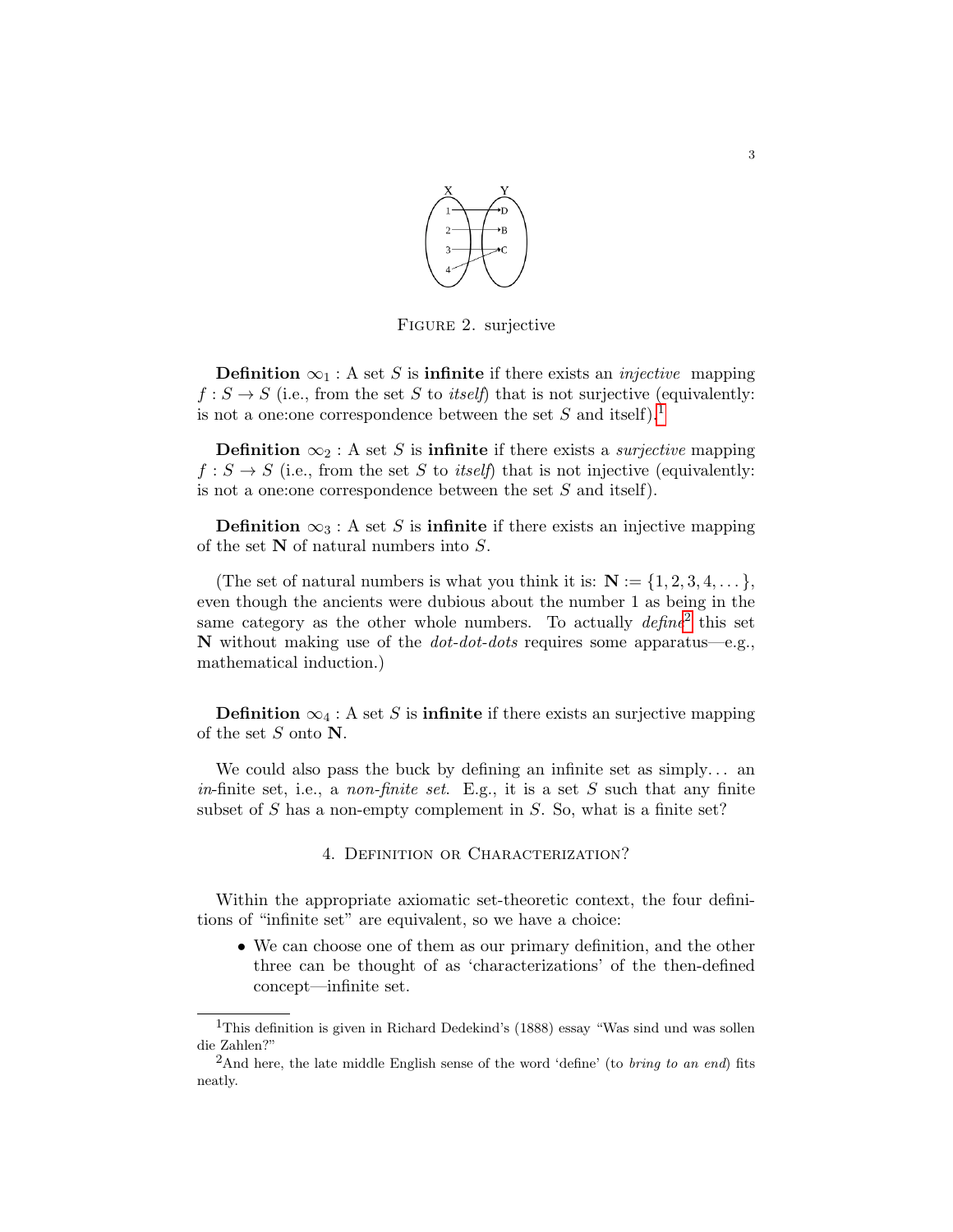• We can simply say: these are all equivalent and any one can serve as "the" definition.

The relationship between these choices depend on the ambient axiomatic context in which are working. For example, if you accept the 'Axiom of Choice' then if a set is infinite following Definition  $\infty_2$  it is also infinite following Definition  $\infty_1$ .<sup>[3](#page-3-0)</sup>

The question, then, (*What is an infinite set?*) depends on the choice: definition versus characterization. The same holds for the question:

# What  $are^4$  $are^4$  Prime Numbers?

As for the power of definition to provide 'focus,' consider the two equivalent definitions of prime number (given by  $(1)$  and  $(2)$  below)—where one is left to make the choice of regarding one of these as 'definition' and the other as 'characterization':

- A prime number p is a (whole) number greater than one
- (1) that is not expressible as the product of two smaller numbers. I.e., is unfactorable.

#### or

(2) that has the property that if it divides a product of two numbers, it divides one of them.

If you choose (2) as the fundamental definition you are placing the notion of prime number in the broader context of 'prime'-ness as it applies to number systems more general than the ring of ordinary numbers—and more specifically in the context of prime ideals of a general ring. So choosing (2) as definition casts (1) as a specific feature that characterizes prime numbers, thanks to the theorem that guarantees the equivalence of these two formulations. Going the other route—i.e., focusing on (1), the unfactorable quality of prime number, would then cast (2) as a basic more general feature also characterizing prime-ness.

4

<span id="page-3-0"></span><sup>&</sup>lt;sup>3</sup>For an excellent account of the issues that Dedekind confronted in his essay see Notes on Richard Dedekind's "Was sind und was sollen die Zahlen?" by David Joyce, [https:](https://mathcs.clarku.edu/~djoyce/numbers/dedekind.pdf ) // mathcs. clarku. edu/ ~ [djoyce/ numbers/ dedekind. pdf](https://mathcs.clarku.edu/~djoyce/numbers/dedekind.pdf )

<span id="page-3-1"></span><sup>&</sup>lt;sup>4</sup> and what should be'—following the tone of Dedekind's "Was sind und was sollen die Zahlen?"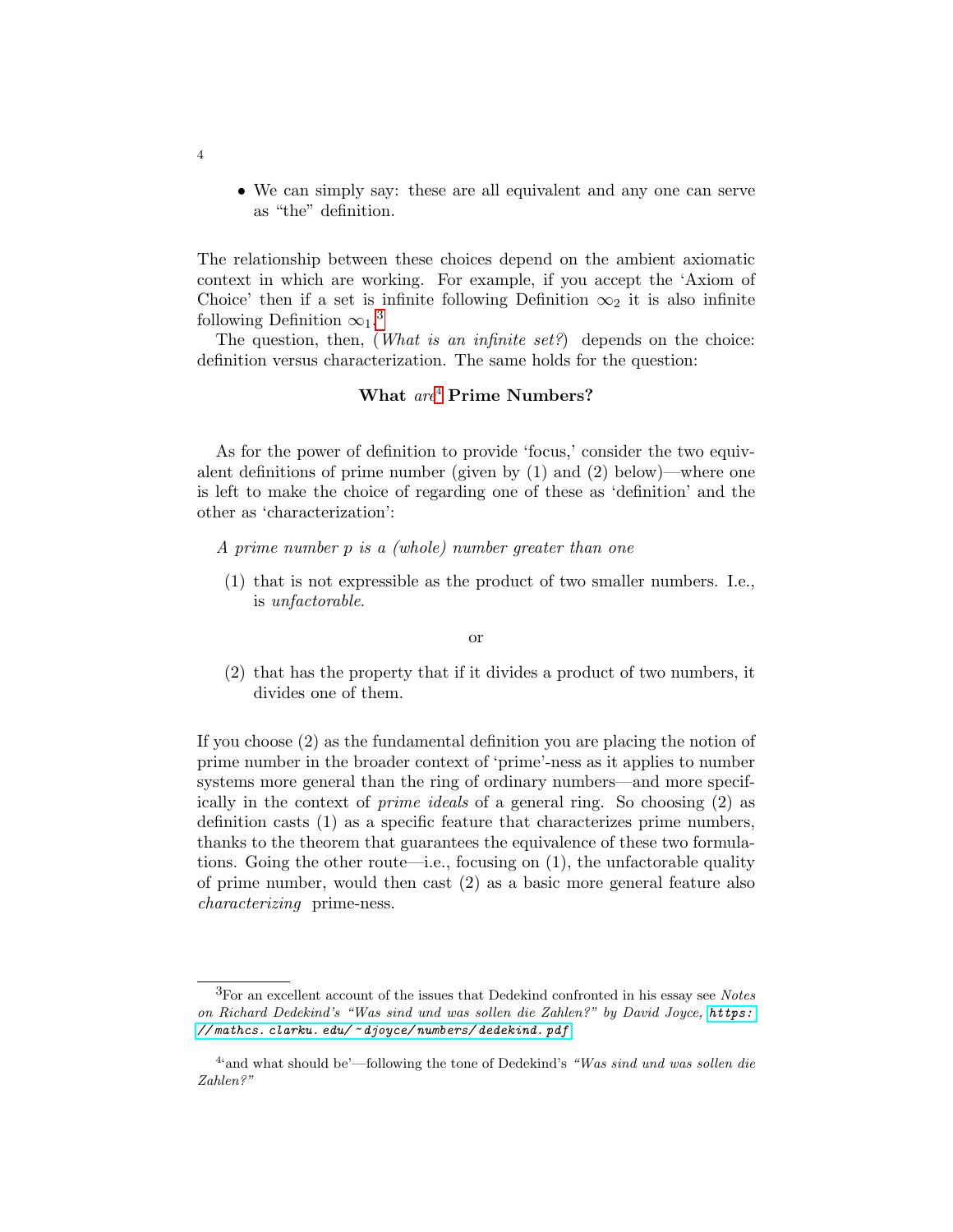### 5. What prime numbers are there?

5.1. New primes are discovered every few days.... One week ago today: A record prime of 50001 digits was computed:

 $10^{50000} + 65859$ 

is the smallest prime with  $50001$  $50001$  digits<sup>5</sup>.

## 5.2. Proofs that there are infinitely many primes.

(1) The classical proof: ... is the one in Euclid's  $Elements^6$  $Elements^6$ 

It proves that the set of prime numbers is "non-finite." E.g., if you already know that 2, 3, 5, 7, and 11 are primes, for example, then Euclid's proof notes that there exists yet another prime

$$
\leq 2 \cdot 3 \cdot 5 \cdot 7 \cdot 11 + 1 = 2311.
$$

Well, 2311 is, in fact, a prime not on your list, but... so is 13.

### (2) Far out proofs:

Following Euler, the Riemann zeta function  $\zeta(s)$  which has its additive and multiplicative formats—for  $Re(s) > 1$ :

$$
\zeta(s) := \sum_{n=1}^{\infty} \frac{1}{n^s} = \prod_{p \text{ prime}} \left(1 - \frac{1}{p^s}\right)^{-1}.
$$

<span id="page-4-3"></span>For  $s = 2n$  (with n any positive integer) Euler proved that

(5.1) 
$$
\zeta(2n) = \prod_{p \text{ prime}} \left(1 - \frac{1}{p^{2n}}\right)^{-1} = r_n \cdot \pi^{2n}
$$

where  $r_n$  is some (positive) rational number<sup>[7](#page-4-2)</sup>.

## Now,

- <span id="page-4-1"></span><sup>6</sup> "Elements" — 'Στοιχεία'—is quite a stark title. "Elements" of what?
- <span id="page-4-2"></span>7  $r_n := (-1)^{n+1} \frac{2^{2k-1}}{(2k)!} \cdot B_{2n}$  where  $B_{2n}$  is the 2nth Bernoulli number.

<span id="page-4-0"></span> $^{5}$ <https://www.multiprecision.org/downloads/ecpp/cert-50000.bz2> in  $\mathrm{PARI}/\mathrm{GP}$ format and [https://www.multiprecision.org/downloads/ecpp/cert-50000.primo.bz2]( https://www.multiprecision.org/downloads/ecpp/cert-50000.primo.bz2) in Primo format as converted by PARI/GP code written by J. Asuncion, who is also the author of the fastECPP implementation in PARI/GP.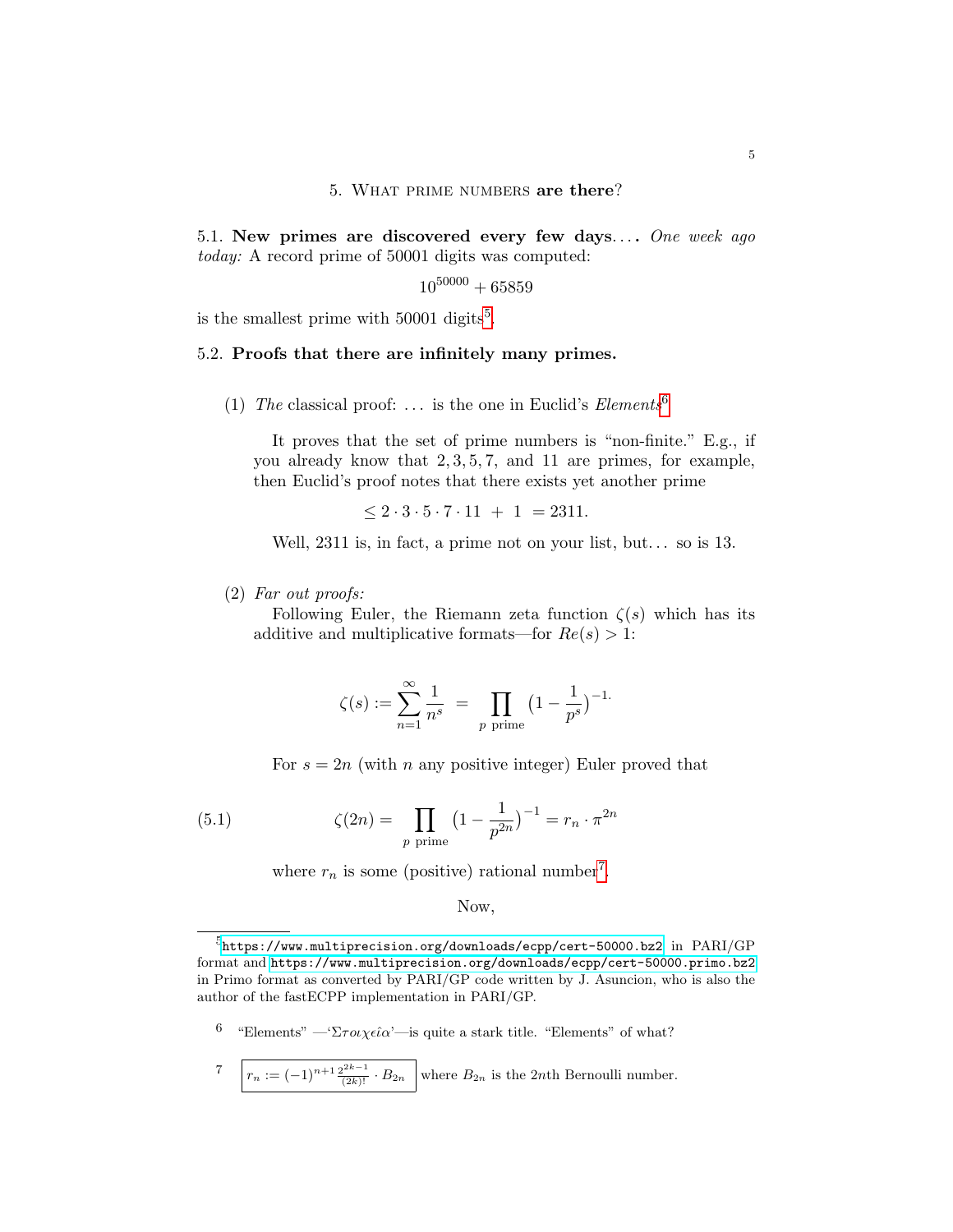• noting that if there were only finitely many prime numbers, then

(5.2) 
$$
\prod_{p \text{ prime}} \left(1 - \frac{1}{p^{2n}}\right)^{-1}
$$

<span id="page-5-0"></span>would be a rational number, and

• comparing Equation [5.1](#page-4-3) with:

**Theorem 5.3.** (Lindemann-Weierstrass)  $\pi$  is transcendental,

and

• choosing  $n$  to be some positive number you like:

 $n = 1$  or  $n = 2$ , or  $\ldots$   $n =$  a million, we get:

• a contradiction, since Equation [5.2](#page-5-0) would be rational and  $r_n \cdot \pi^{2n}$ is irrational.

Therefore, for any choice of  $n$ , we get:

Corollary 5.4 ( $\{Proof_n\}$ ). There are infinitely many prime numbers.

- Query 1. (1) Assuming that these proofs aren't circular (and I'm guessing that they aren't) would you consider them to actually be different proofs for different choices of positive integer n?
	- (2) Which, if any, of the definitions above of the concept "infinite" do these proofs rely on?

### 6. Prime Number Races

That is the title of a wonderful article<sup>[8](#page-5-1)</sup> by Andrew Granville and Greg Martin that explains in detail the race between, for example, the team of

<span id="page-5-1"></span><sup>8</sup><https://arxiv.org/pdf/math/0408319.pdf>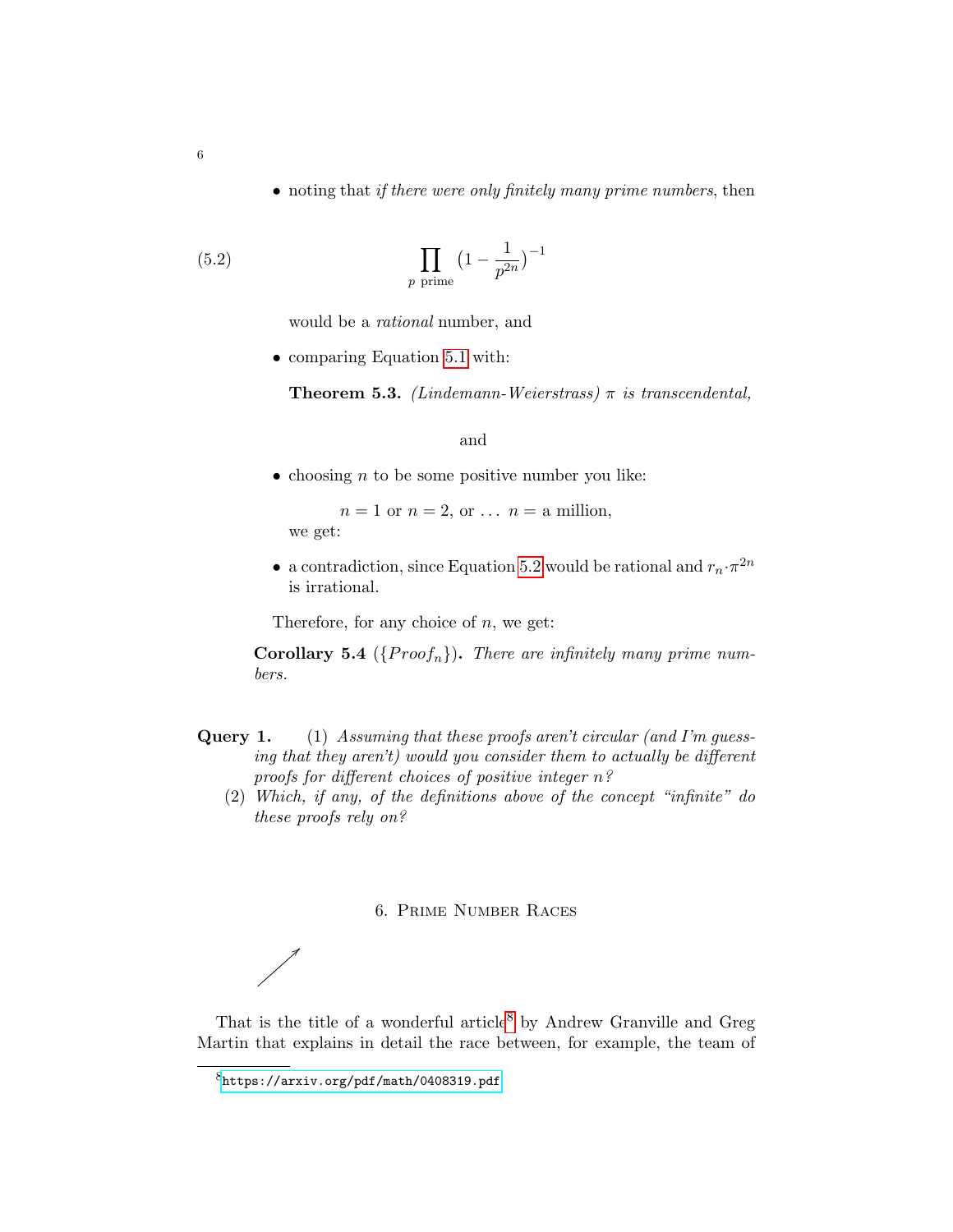prime numbers congruent to 1 mod 4 (color them blue) and the team congruent to  $-1$  mod 4 (color them red).

2, 3, 5, 7, 11, 13, 17, 19, 23, 29, 31, 37, 41, 43, 47, 53, 59, 61, 67, 71, 73, 79, 83, 89, 97

Primes congruent to 1 mod 4 (blue)—versus—Primes congruent to −1 mod 4 (red)

{ Score for primes  $< 100$ }: 11 to 13

The race is very close, but the team of Primes congruent to  $-1$  mod 4 is ahead. This is often the case for larger packets of prime numbers:

{ Score for primes  $< 100,000$ }: 4783 to 4808

If you choose a prime 'at random' and ask what the probability is that you've got a 'red' prime or a 'blue' prime the answer is  $1/2$  thanks to a theorem of Dirichlet. Much more specifically,

<span id="page-6-1"></span>
$$
(6.1) \lim_{X \to \infty} \frac{|\{\text{red primes} < X\}|}{|\{\text{primes} < X\}|} = \lim_{X \to \infty} \frac{|\{\text{blue primes} < X\}|}{|\{\text{primes} < X\}|} = \frac{1}{2}.
$$

So, the race is tight, and even tighter given

• a conjecture<sup>[9](#page-6-0)</sup> that for 100% of the positive integers X the number of red primes less than  $X$  exceeds the number of blue primes less than  $X$ ,

and

• a theorem of Littlewood that says that there will be cutoffs  $X$  arbitrarily large for which the number of blue primes less than  $X$  exceeds the number of red primes less than  $X$ .

This discussion might lead us to the general question:

# 7. WHAT WAYS ARE THERE TO MEASURE THE 'DENSITY' OF A SUBSET  $S$ OF THE SET  $P$  OF PRIME NUMBERS?

Such a notion, density should b e defined on lots of (but not necessarily all) subsets

$$
S \mapsto \delta(S) \in [0,1] \subset \mathbb{R},
$$

<span id="page-6-0"></span><sup>&</sup>lt;sup>9</sup>beginning with some comments of Tschebyscheff in a letter to the mathematician Fuss. This was sharpened and made explicit as a conjecture in 1962 by Knapowski and Turán. See the discussion in the article Prime Number Races of Granville and Martin cited above.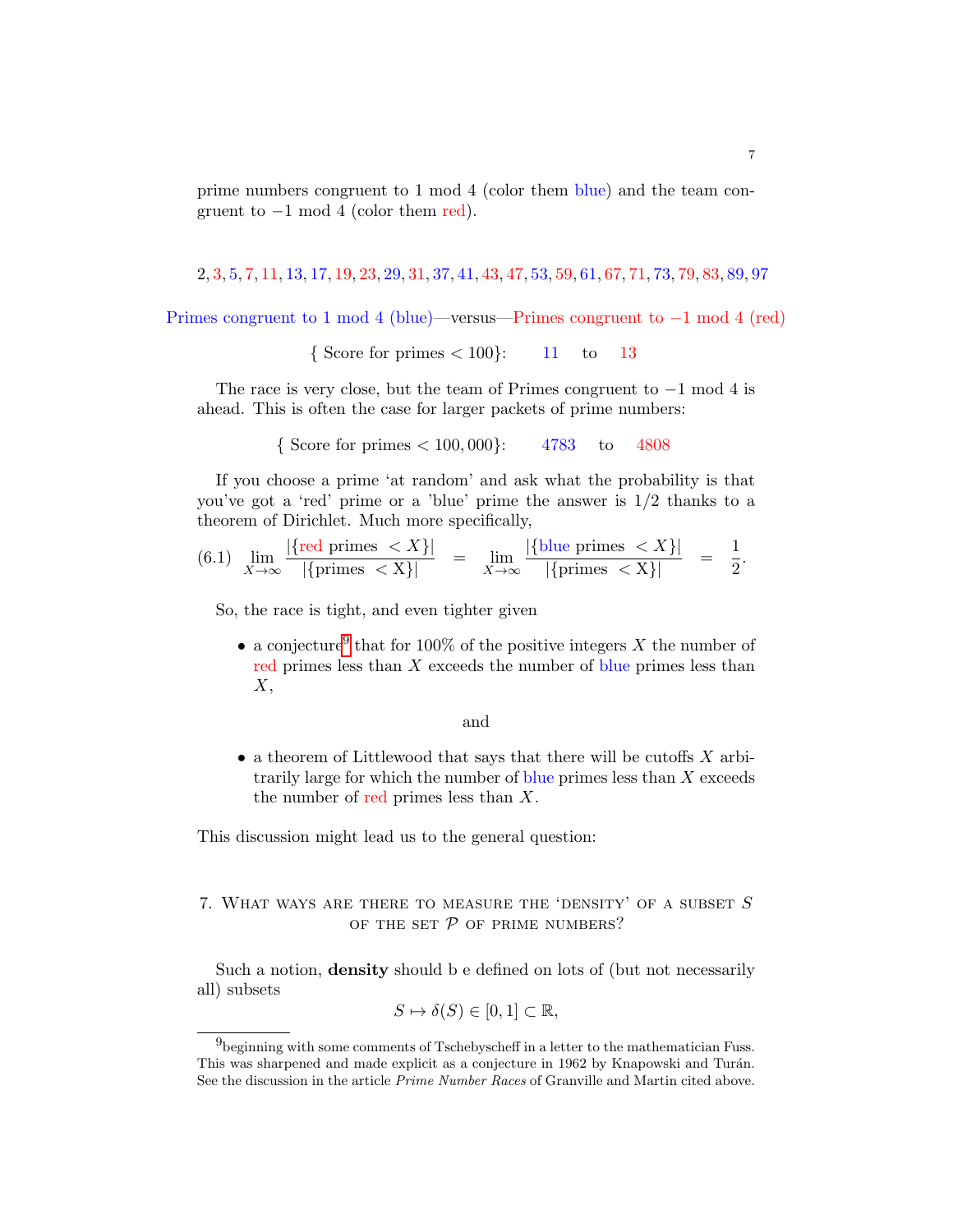should at least have these basic properties:

- (1) The density of the full set of primes  $P$  (in P) is 1:  $\delta(P) = 1$ .
- (2) The density of any finite set of primes (is defined, and) is 0.
- (3) Density is finitely additive: Let  $S_1, S_2 \subset \mathcal{P}$  be disjoint subsets of primes and  $S_3 := S_1 \cup S_2$  their union. If two out of the three subsets  $S_1, S_2, S_3$  have defined densities then the third one has a defined density too: and

$$
\delta(S_1) + \delta(S_2) = \delta(S_3).
$$

7.1. Natural Density: The most natural definition one can think of that might be called the density of a subset  $S$  of primes is:

(7.1) 
$$
\delta_{\text{natural}}(S) := \lim_{X \to \infty} \frac{|\{p \in S; p \le X\}|}{|\{p \in \mathcal{P}; p \le X\}|},
$$

if that limit exists. (E.g., this has already appeared in Equation [6.1](#page-6-1) above.) And  $\delta_{\text{natural}}$  satisfies all the requirements in the axioms above.

Note that "natural density" depends only on the structure of  $P$  viewed as an ('abstract') ordered set, and not at all on the placement of the prime numbers within the set of real numbers.

For example, we can ask for the "natural density" of any subset  $S$  of the set of natural numbers, and if you are willing to replace "lim" by "liminf" you have a definition of 'proportion' for any subset of natural numbers:

(7.2) 
$$
\underline{\delta}(\mathcal{S}) := \liminf_{X \to \infty} \frac{|\{n \in \mathcal{S}; n \le X\}|}{X},
$$

It's fascinating to compare this natural concept of proportion of subsets of prime numbers in the set of all prime numbers with notions of 'density' that do, in fact, depend on the actual positions of primes on the number line.

7.2. Here's something that's not yet a density: It's fascinating to compare this natural concept of proportion of subsets of prime numbers in the set of all prime numbers with notions of 'density' that do, in fact, depend on the actual positions of primes on the number line:

For each real number  $x > 1$  and any set of primes S, let's define the "x-Density" of  $S$  to be

<span id="page-7-0"></span>(7.3) 
$$
\delta_x(S) := \frac{\sum_{p \in S} p^{-x}}{\sum_{p \in \mathcal{P}} p^{-x}}.
$$

What's neat about "x-Density" is that (for any  $x > 1$ )  $\delta_x(S)$  is defined for every subset  $S \subset \mathcal{P}$ , and is finitely additive.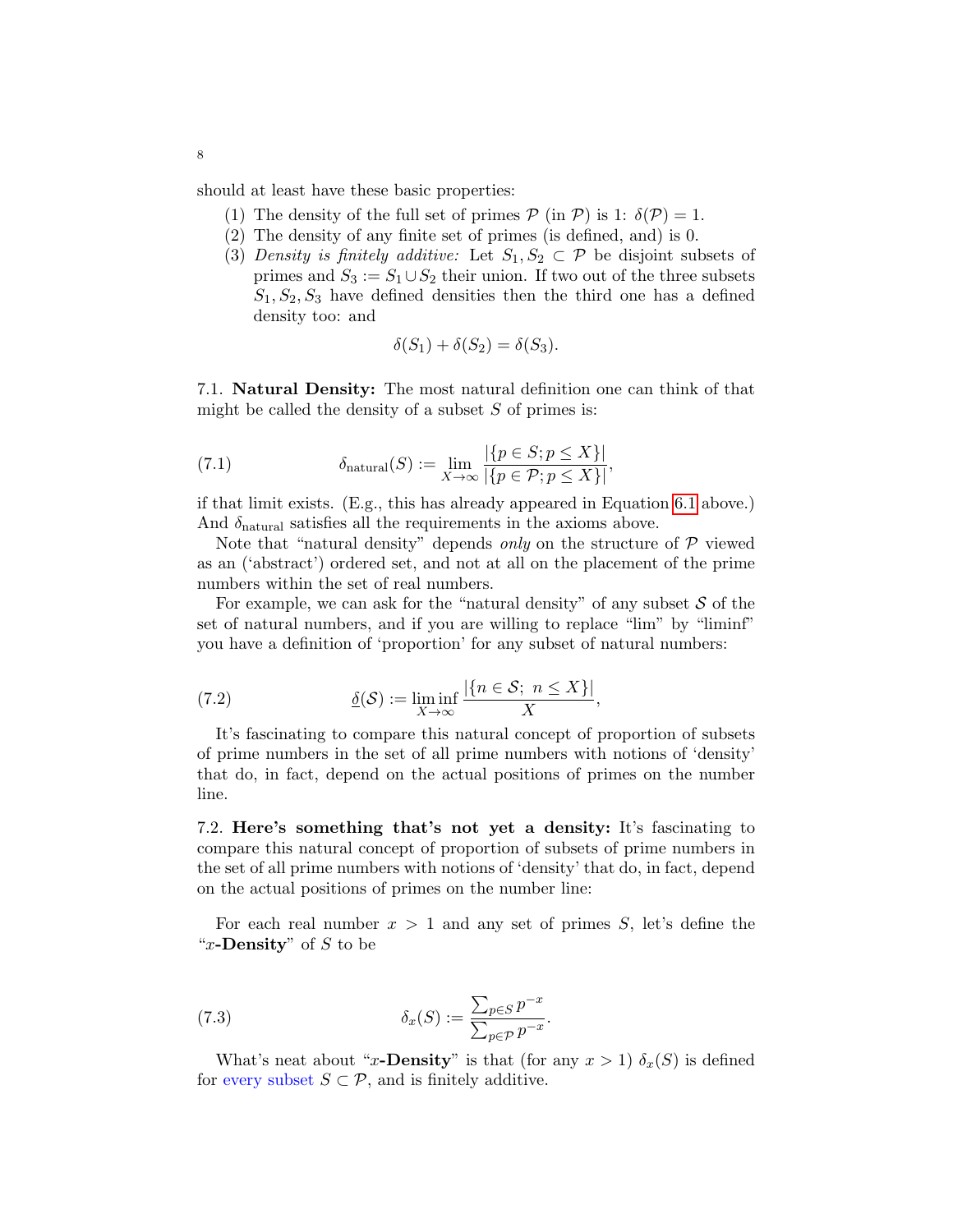It has the defect, though, of assigning a non zero density to absolutely every nonempty subset—including finite subsets.

7.3. Dirichlet Density. Here's a way, due to Dirichlet, of correcting that defect:

Define the Dirichlet density,  $\delta_{Dirichlet}(S)$ , of a subset  $S \subset \mathcal{P}$  to be the limit in Equation [7.3—](#page-7-0)if that limit exists.

(7.4) 
$$
\delta_{\text{Dirichlet}}(S) := \lim_{x \to 1} \delta_x(S)
$$

Note that if S is any finite subset of P the numerator,  $\sum_{p \in S} p^{-x}$ , of Equation [7.3](#page-7-0) has a finite limit as  $x$  tends to 1, while:

**Lemma 7.5.** The denominator of Equation [7.3](#page-7-0) tends to infinity as x tends to 1.

So, the Dirichlet density of any finite set of primes is 0. Dirichlet density then satisfies all three requirements desired for a 'density' listed above.

## 7.4. The relationship between Natural and Dirichlet Density.

**Theorem 7.6.** If a subset  $S \subset \mathcal{P}$  has a natural density, then S also has a Dirichlet density, and the two densities are the same.

8. The non-correlation of prime numbers and congruence

Equation [6.1](#page-6-1) says that if you pick prime at random it has a residue of  $+1$  $(\text{rather than } -1) \mod 4$  fifty percent of the time. Therefore the other way too, of course: it has a residue of  $-1$  (rather than  $+1$ ) mod 4 fifty percent of the time.

The same sort of thing is true (proved again by Dirichlet) for any other reasonable congruence condition. Let  $x \mapsto \Phi(x)$  be Euler's Phi-function. Take m any positive number. There are  $\Phi(m)$  congruence classes mod m containing elements relatively prime to m.

Given such a congruence class, Dirichlet showed that the probability that a 'random prime' falls into that congruence class is

$$
\frac{1}{\Phi(m)},
$$

i.e., the primes are uniformly distributed over those congruence classes mod m.

9. A very new result about proportions of numbers having interesting properties

Question 9.1. What is the proportion of integers that are the sum of two rational cubes?